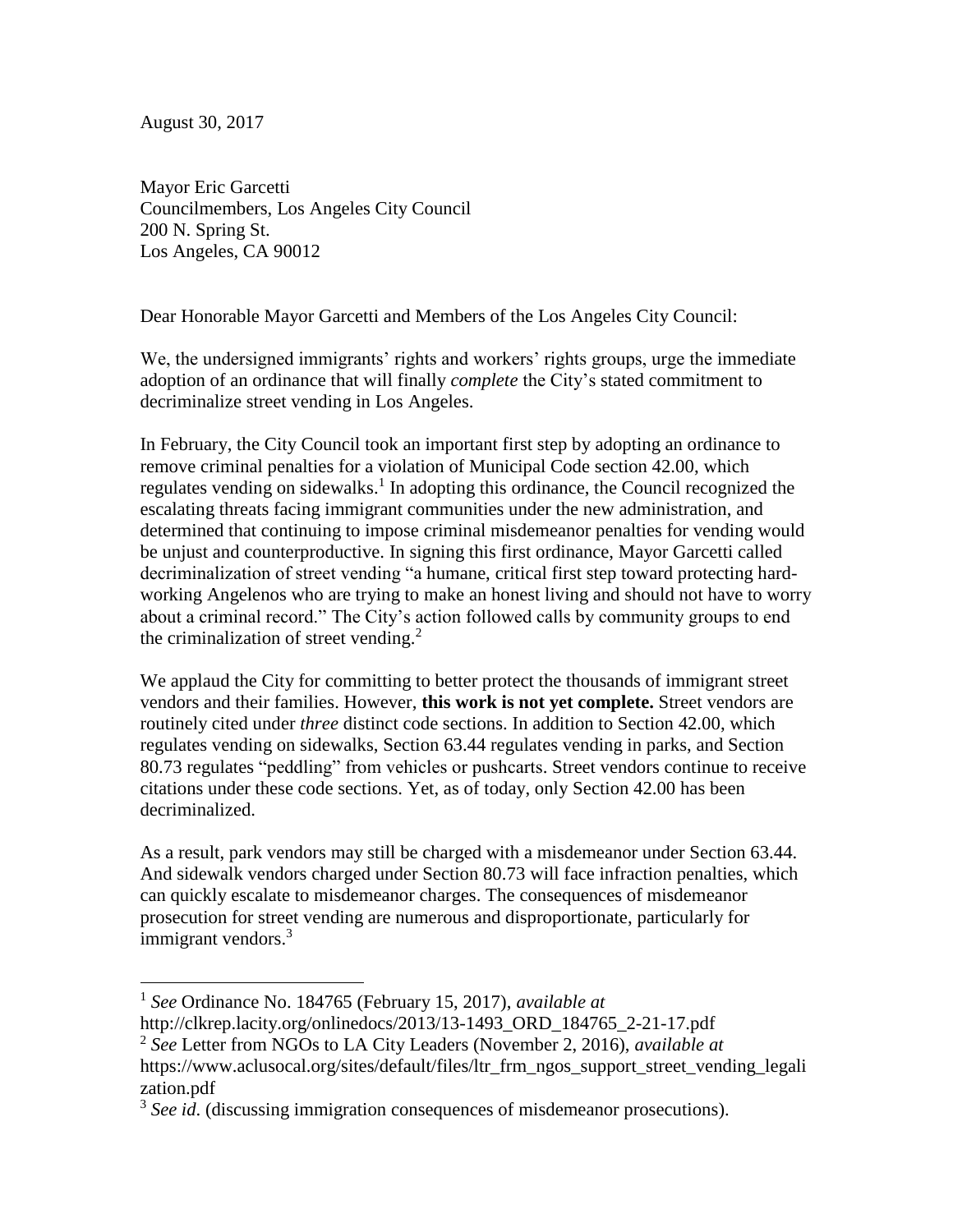Moreover, it is important to recognize that undocumented vendors may be at heightened risk for deportation even if they are not ultimately charged or convicted under these sections. Under a new executive order on immigration enforcement, immigration officials are instructed to prioritize for deportation those that have merely "committed acts that constitute a chargeable criminal offense."<sup>4</sup> The failure to remove criminal penalties for vending *throughout* the code therefore unnecessarily places immigrant Angelenos at heightened risk of deportation under the administration's new approach to immigration enforcement.

Fortunately, there is an easy solution to this problem. We urge the City to enact a new urgency ordinance to decriminalize Sections 63.44 and 80.73. This could be modeled after Ordinance no. 184765 to state that any violation of these Sections shall only be punishable as a citation issued under the City's Administrative Citation Enforcement Program. We believe this is a simple - but absolutely necessary - step to protect immigrant vendors and achieve internal consistency within the code.

We understand there are many issues to be considered in the eventual creation of a permitting program for legal vending on sidewalks and parks. Decriminalization of Sections 63.44 and 80.73 is a necessary step that will not impede, expedite or otherwise affect those important conversations. As permitting details are worked out, enforcement of vending rules may continue under an established non-criminal administrative process. Decriminalization of Sections 63.44 and 80.73 will however, fulfill the City's stated "moral imperative" to better protect immigrant vendors from the egregious and unjust threats posed by this administration's draconian immigration policy and enforcement practices.

The City must finish the work of decriminalization, and we urge immediate action.

Sincerely,

l

ACLU of Southern California Asian Americans Advancing Justice—LA Bet Tzedek Legal Services California Immigrant Policy Center California Immigrant Youth Justice Alliance **CARECEN** Clergy and Laity United for Economic Justice (CLUE) CLUE  $P \nsubseteq WER$ : People Organizing for Women's Economic Rights Coalition for Humane Immigrant Rights of Los Angeles

<sup>&</sup>lt;sup>4</sup> See "Executive Order: Enhancing Public Safety in the Interior of the United States," https://www.whitehouse.gov/the-press-office/2017/01/25/presidential-executive-orderenhancing-public-safety-interior-united